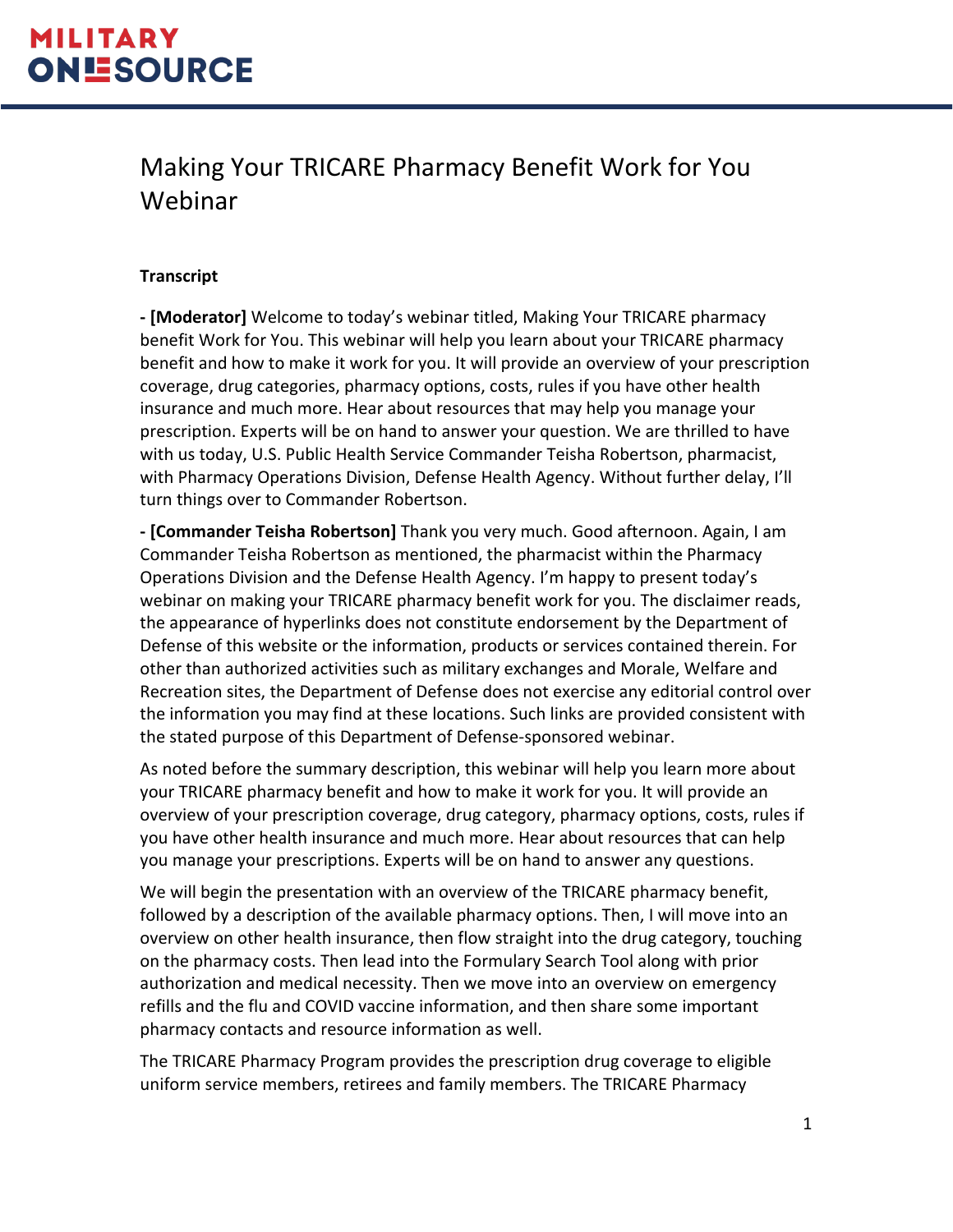Program also provides outpatient prescription drugs to more than 9.6 million individuals. You have the same coverage regardless of your TRICARE health plan. If you're enrolled in the United States Family Health Plan, you have a separate pharmacy coverage that we will not be going into detail during this presentation.

All TICARE eligible beneficiaries who are registered in the Defense Enrollment Eligibility Reporting System, or DEERS, are automatically eligible for the TRICARE Pharmacy Program which provides prescription drug coverage at a military treatment facility or MTF, TRICARE home delivery and network retail pharmacy. At a non-network pharmacy, you'll pay the full price of your medication upfront and file a claim for reimbursement. The TRICARE Pharmacy is a pharmacy benefit established by law. The pharmacy benefit is contracted out and managed by Express Scripts, the pharmacy benefit manager who adjudicates all prescriptions claims from the retail pharmacy network, its mail order pharmacy and military medical treatment facilities, as well as handles many other DODspecific requirements.

At a military treatment facility or MTF pharmacy, you may receive up to a 90-day supply of most medications at no cost. Most MTF pharmacies usually accept prescriptions from both civilian and military providers, including electronic prescription. Non-formulary medications are generally not available in military pharmacies. MTFs also have their own policies regarding transferring a prescription. To locate an MTF or military treatment facility nearby to refill a prescription, It's important that you use the hyperlink that's noted in the presentation. It is also recommended that you contact the MTF pharmacy prior to your visit to ensure they stock the medication as well as their process, such as if you need to bring in your bottles, what their turnaround time, as well as any additional questions you have about your medication.

The other pharmacy option is the TRICARE home delivery. Home delivery is best for the medication you take on a regular basis such as medications to treat high blood pressure or cholesterol for instance. The TRICARE Pharmacy Home Delivery managed by Express Scripts will ship to any address in the United States or United States territories including Army Post Office or APO or Fleet Post Office FPO address.

It is important to update your information in the DEERS website along with the Express Scripts pharmacy website to ensure they have the most up-to-date address. The prescriptions are delivered to you with free standard shipping and refills can be ordered easily online by phone or by mail. Compared to retail, the TRICARE pharmacy home delivery saves money with up to a 90-day supply of your medication. Home delivery also provides you with convenient notifications about your order status, refill reminders, assisting and renewing expired prescriptions, access to a pharmacist 24/7 and the ability to enroll in the Express Scripts automatic refills program.

Getting started with TRICARE Pharmacy Home Delivery is simple and you can choose an option that's most convenient for you. It is recommended when starting with home delivery that you have a 30-day supply of medication on hand before your first order. You can create an online account. Once your account is up and running, you can switch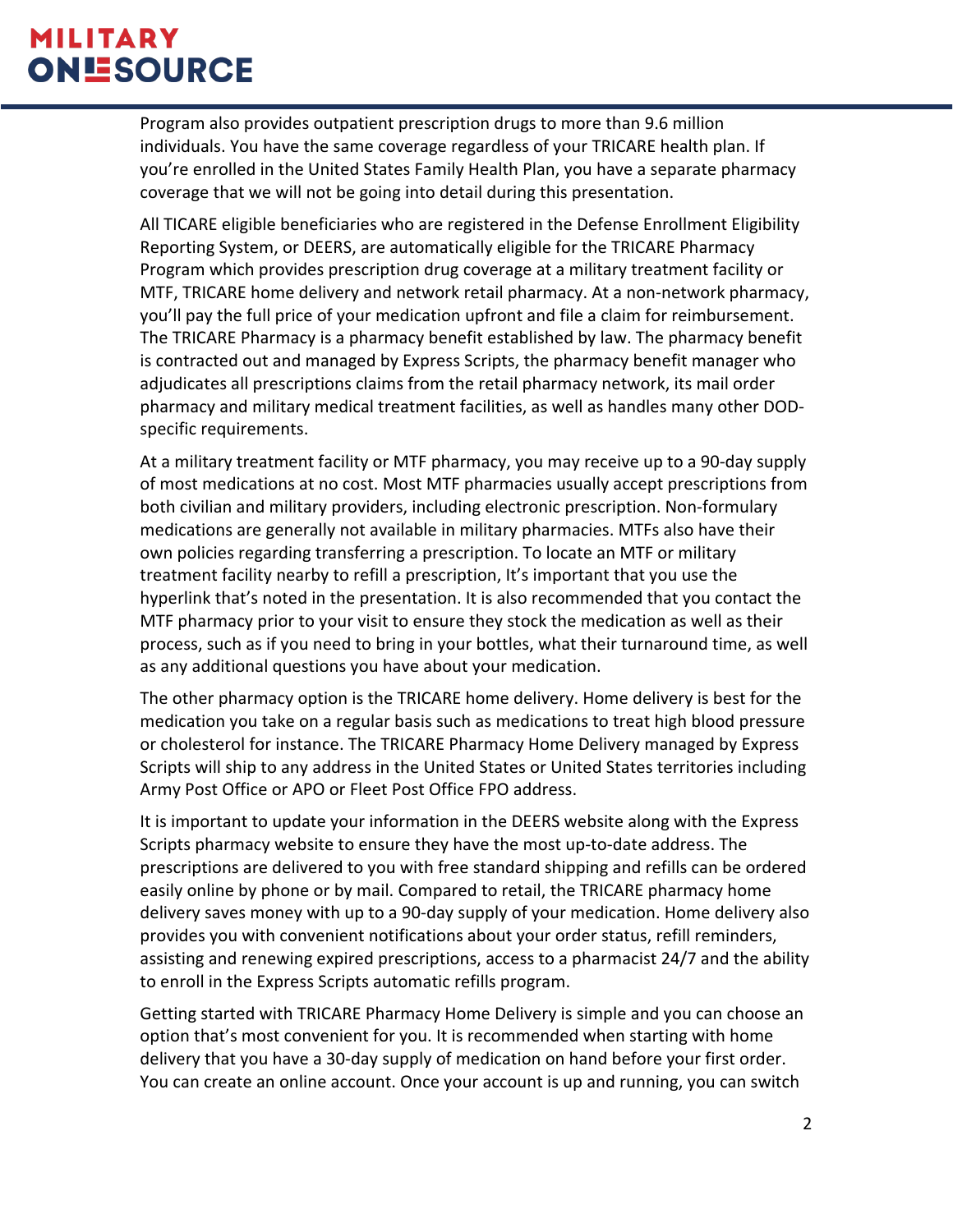your medications to home delivery, order refills, track orders and so much more or you can ask your doctor to submit a prescription electronically also known as E-prescribe.

Express Scripts will process your prescription and mail it to you. If a copayment applies, you will receive an invoice in the mail. If you have an existing prescription at a retail or military pharmacy, you can transfer it to delivery using the Express Scripts mobile app. Simply download the app for free by searching Express Scripts in your mobile app store and sign in to get started. You also have the option of calling Express Scripts. Make sure to have your prescription bottle handy and an Express Scripts patient advocate will work with your doctor to transfer your medication to home delivery. Lastly, you have the option of filling out the home delivery form and then mail the form and your 90-day prescription to the address listed on the form. Once Express Scripts has received and processed your order, you will receive updates from Express Scripts about the status of your order and your medication will safely be delivered to your door.

Automatic refills of home delivery gives you the option to have your eligible prescriptions automatically be refilled and delivered to your home before your medication runs out. Once enrolled with automatic refills, you do not need to worry because the TRICARE Pharmacy Home Delivery Program automatically delivers refills to you. You have the opportunity to enroll or dis-enroll eligible prescriptions to the automatic refill program at any time. In addition, the automatic refill program will require annual consent to ensure your wish to continue receiving enrolled medications automatically.

Another option for filling your prescription is through a TRICARE retail network pharmacy. There are over 56,000 TRICARE retail network pharmacies in the United States and the United States territories. You may fill prescriptions, one co-payment for each 30-day supply, to get up to 90-day supply with three co-pays at a retail network pharmacy. Your provider can also send the prescriptions electronically or you can take your written prescription to your local pharmacy and be sure to have your DOD benefits number handy, which is printed on your military ID Card.

You have access to a network of TRICARE retail pharmacies in the United States and the United States territories of Guam, the Northern Mariana Islands, Puerto Rico and the U.S. Virgin Islands. I wanted to point out that when you get a prescription for certain brand-name maintenance medication, you can fill up to twice at a network pharmacy. That means you can get up to two fills before you have to switch over to home delivery or to a military pharmacy. If you continue to fill your prescription at a network pharmacy, you will pay the full cost. To find the nearest retail pharmacy, be sure to visit the link provided on the presentation.

If you fill your prescription at a non-network pharmacy, you will pay the full price of your medication up front. It will need to file a claim for reimbursement. You may only be able to receive up to a 30-day supply of your medication. It is important to note that reimbursements are subject to deductible out-of-network cost-share, TRICARE formulary status and applicable copayments. All deductibles must be met before any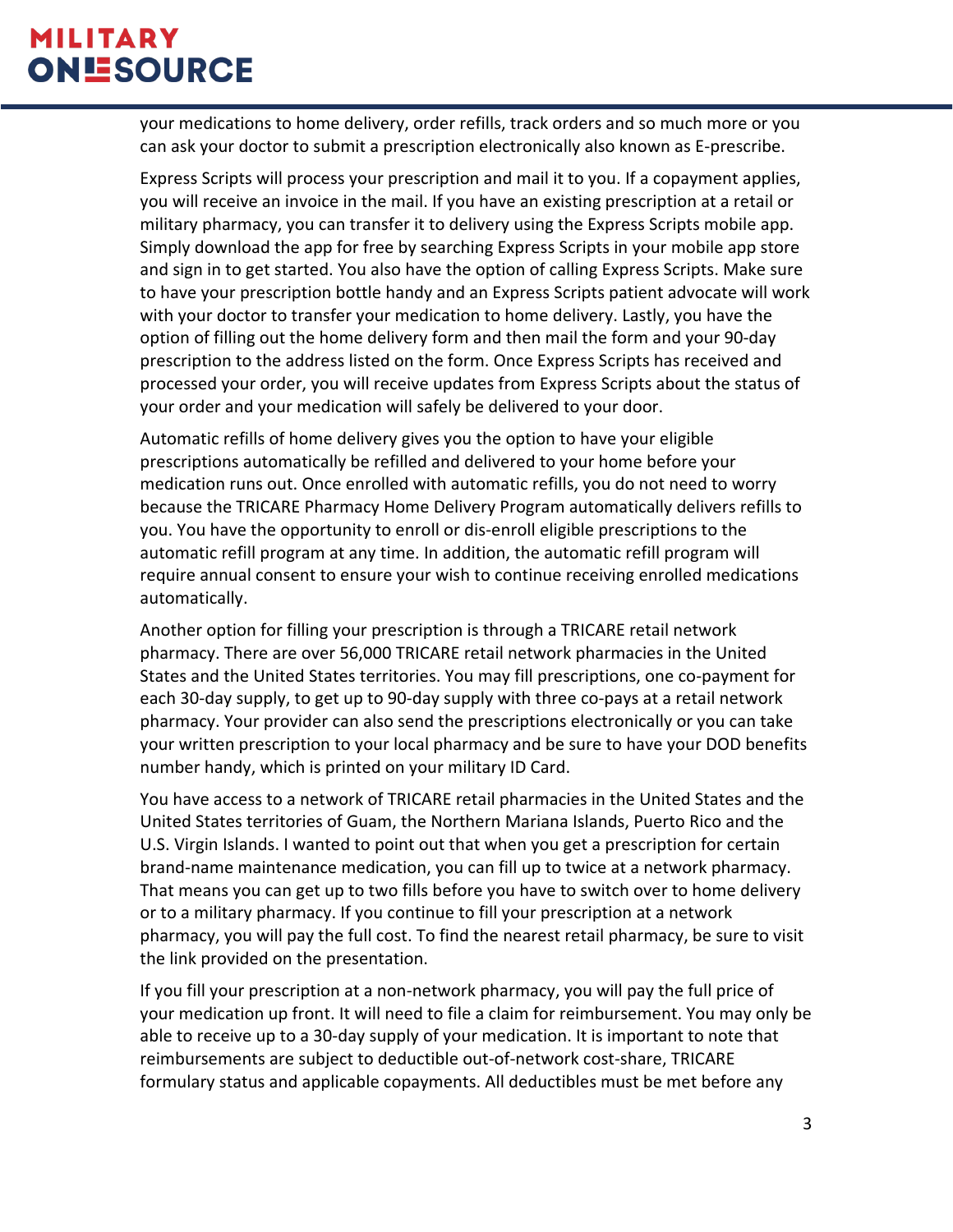reimbursement can be made. In addition, overseas pharmacies are considered nonnetwork pharmacy and you will have the option of being reimbursed by the TRICARE overseas contractor. Additional information on filing overseas can be found on the tricare.mil website and they also include video tutorials to help guide you through the process as well.

For further information about pharmacy claims, please be sure to visit the tricare.mil website listed on the slide. If you have any health insurance other than TRICARE, it is called "other health insurance," or you will hear me refer to it as OHI. This can be through your employer or private insurance program. By law, TRICARE pays after all of the health insurance except for Medicaid, TRICARE supplement, state victims of crime compensation programs and other federal government programs identified by the director, Defense Health Agency.

When you have other health insurance with pharmacy benefits, your other health insurance is the first payer and TRICARE pay second. You can avoid higher costs by getting your prescriptions filled at a TRICARE network pharmacy that is also in your other plan's network. When you get your prescription at a network pharmacy, make sure to tell the pharmacist you also have TRICARE. Your pharmacist will submit your prescription online to both plans at the same time. In addition, if Express Scripts is the pharmacy benefit manager for your primary insurance and you are enrolled in home delivery, the TRICARE insurance will be your secondary insurance and payer.

Unfortunately, you are unable to use TRICARE pharmacy home delivery when you have other health insurance that is not managed by Express Scripts unless your other plan does not include pharmacy benefits, the drug you need is not covered by your other plan or you've met the other plan's benefit cap. The TRICARE formulary is a list of generic and brand-name prescription drugs. TRICARE covers most prescription drugs approved by the Food and Drug Administration or FDA. TRICARE reviews and updates the TRICARE formulary each quarter and following each review. Some drugs may move from one category to another. Letters are sent to impacted beneficiaries, if you have a prescription for formulary drugs that's changing to a non-formulary drug. The cost of your prescription drug will vary depending on your drug category.

Prescription drugs fall into four categories. The first category is generic formula drug. These generic drugs are just as potent, pure, safe and reliable as brand-name drugs. The FDA requires that all generic drugs pass strict testing to prove they are the same. Generic formulary drugs are widely available and also the lowest out-of-pocket cost. The next category is brand-name formulary drugs. These are also generally available and offer moderate out-of-pocket cost. The third category, non-formulary drugs are covered with a higher cost-share than drugs in the generic formulary or brand-name formula category. Non-covered drugs are the last category, and these are not covered under the TRICARE pharmacy benefit. You can still get prescription filled for non-covered drugs. However, you have to pay the full cost of the drugs. In addition, the amount you pay for the non-cover drugs does not apply to a catastrophic cap.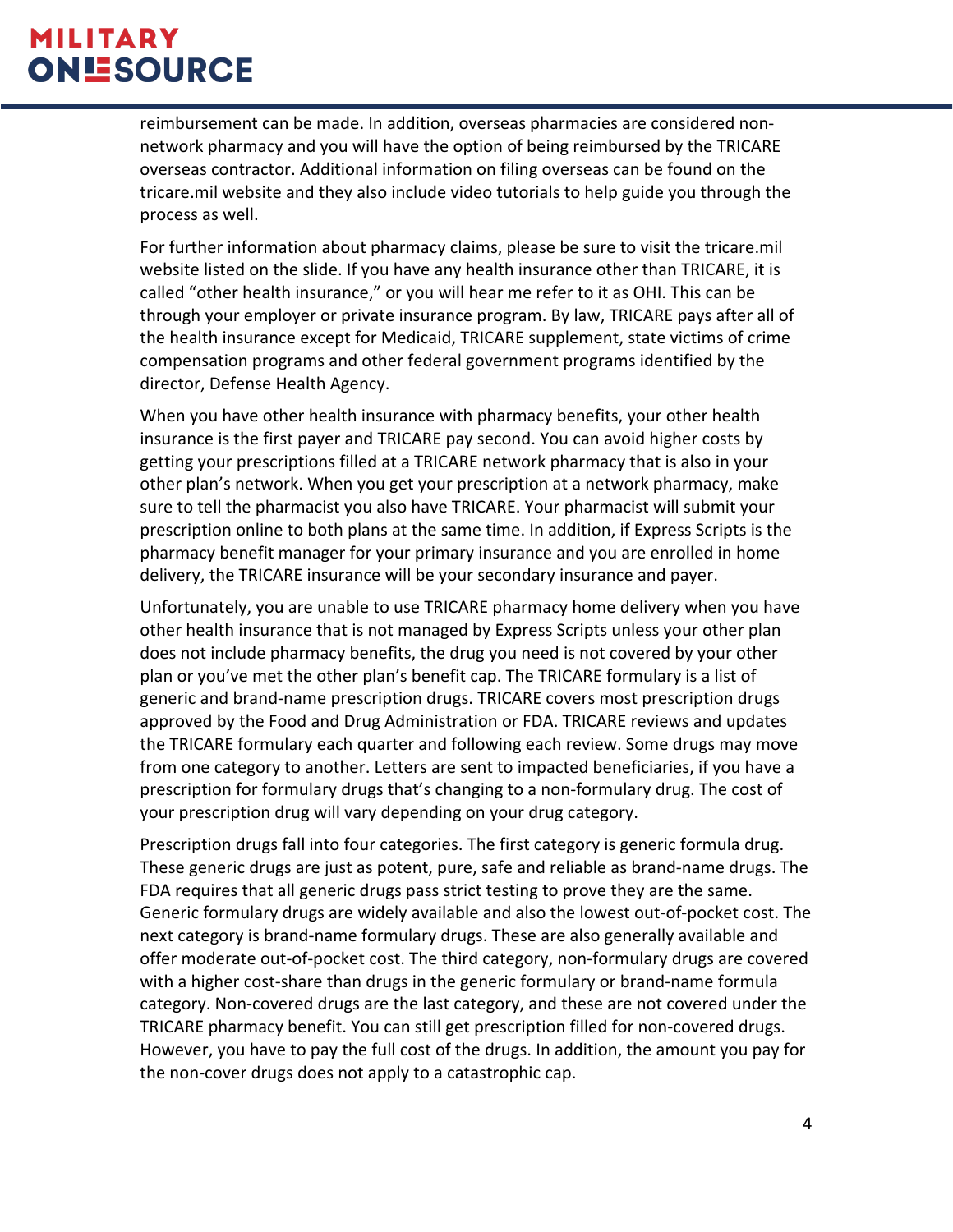The pharmacy cost-share information depicted on the slide includes cost-share for the date of January 2020 up to December 2021. The cost-share or copay varies depending on the formulary status of the drug. It is important to note that active-duty service members have a zero copay for covered formulary drugs at any pharmacy. As previously outlined, the cost-share of the prescription drug is based on the formulary status. At the military pharmacy, you can get up to a 90-day supply for zero copay for generic and brand-name formulary drugs. TRICARE pharmacy home delivery offers the next lowest out-of-pocket cost for beneficiaries. You can get up to a 90-day supply of a generic formulary drug for \$10 as compared to a retail network pharmacy for \$13, and that's up to a 30-day supply or at retail for a generic drug up to three copayments of \$39 for 90 day supply.

Similarly, the brand-name formulary drugs are \$29 for a 90-day supply at home delivery compared to retail network pharmacy of \$33 for a 30-day supply or \$99 for up to a 90 day supply. Generally, non-formulary drugs are not available at a military pharmacy, but if they are medically necessary, a medical necessity is needed for the claim to process. TRICARE home delivery for a 90-day supply of a non-formulary drug is \$60 compared to retail network pharmacy of \$60 for a 30-day supply and \$180 for up to a 90-day supply. As previously noted, non-covered drugs are not covered and therefore, not available at military pharmacies or at home delivery. If obtained at a retail pharmacy, the beneficiary pays the full cost of the drug.

It is also important to note that depending on your TRICARE plan and whether you're in group A or B, you may have to meet your annual deductible before copayments or costshare apply.

When using a non-network pharmacy in the United States and the United States territories under TRICARE Prime for generic formulary, brand-name formulary and nonformulary drugs, a 50% cost-share applies after the deductible is met. For those not enrolled in the TRICARE Prime formulary, the cost-share for the drugs are at \$33 or 20% of the total cost, whichever is more after the annual deductible is met, and for nonformulary drugs it is \$60 or 20% of the total cost. Again, whichever is more after annual deductible is met. Again, as a reminder, non-covered drugs are not covered and the beneficiary pays the full cost of the drugs.

When overseas outside the United States and United States territories, you have the option to use an overseas retail pharmacy. You may have to pay for the total amount first and then file a claim for reimbursement. Active-duty service members will get a full reimbursement. Active-duty families will get a full reimbursement when enrolled in TRICARE Prime overseas or TRICARE Prime Remote overseas. All others will get a partial reimbursement as noted in the table of 20% cost-share after the annual deductible is met for active-duty family members using TRICARE Select or TRICARE Reserve Select. And there's a 25% cost-share after the annual deductible is met for retirees in your family.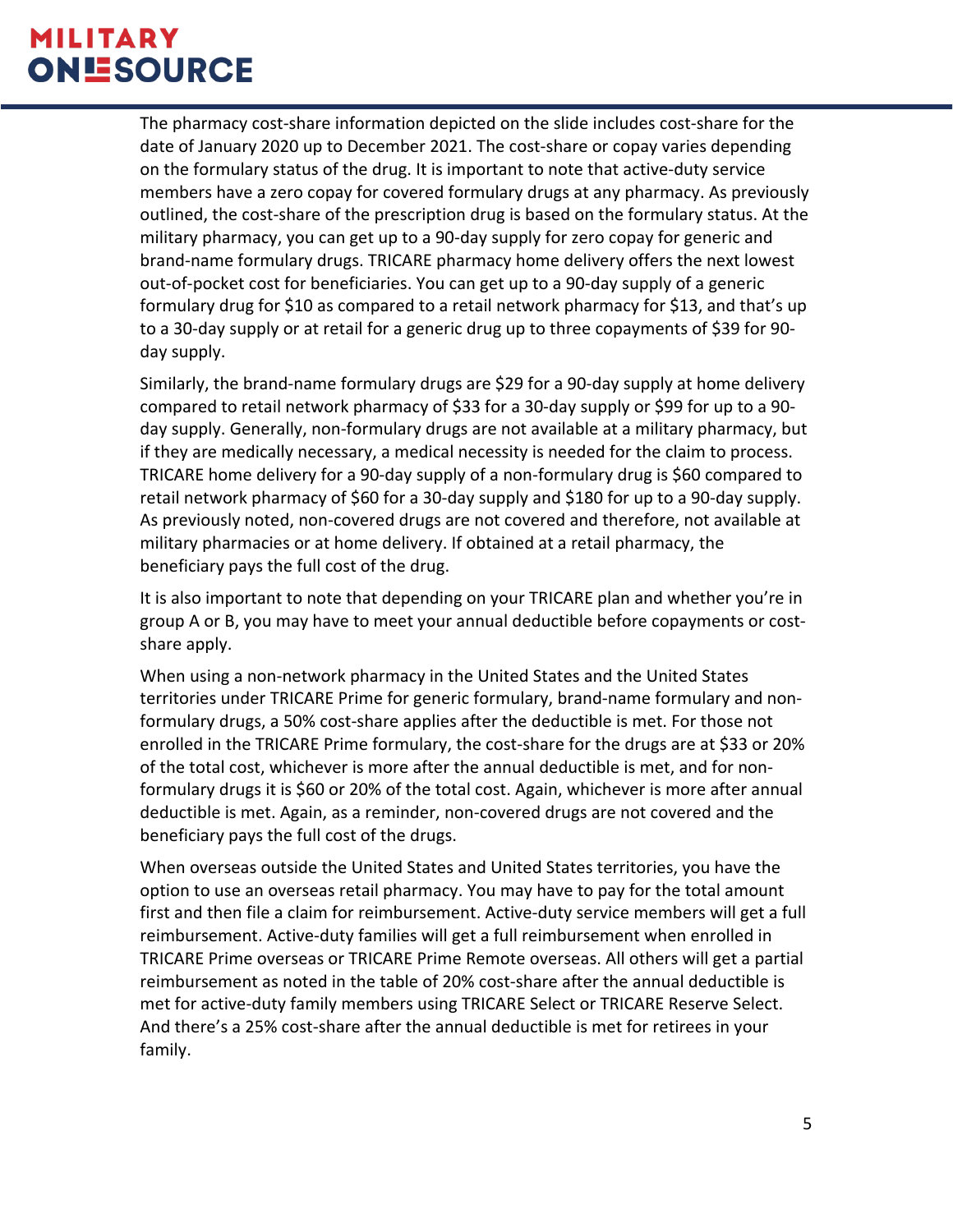I wanted to shed some light on traveling overseas and Medicare, as we received a few preliminary questions on this topic. For traveling in overseas areas, Medicare does not cover health care outside of the United States or United States territories. So TRICARE is the primary payer. You're responsible for the applicable TRICARE deductible and costshares. Ask the provider or pharmacy for an itemized bill and be sure to keep your receipt as proof of payment. You may need to pay up front and file a claim with the overseas claim processor for reimbursement. And there's some information on a link that can be provided for you about overseas pharmacies that will provide some helpful information as well.

The TRICARE Formulary Search Tool is an online digital educational tool, maintained by Express Scripts to educate TRICARE beneficiaries, providers, pharmacists and staff about medications under the pharmacy benefit. The search tool can give you information about your medication, let you know whether it's covered under the TRICARE pharmacy benefit, provide any required forms that you're required to complete and it also shows you what you can expect to pay at each pharmacy site. The link for the Formula Search Tool is also embedded on Slide 17. To start your search and obtain the most accurate information from the TRICARE Formulary Search Tool, you will need to put the generic or brand name of the drug, select the strength subscribed as well as your age and sex, and place those details in the respective boxes as shown in the snapshot on Slide 18.

When searching, you do not need to input the full name of the medication, and you can use the partial spelling of the medication and select the best option from the drop-down menu for the drug name, strength and dosage you're looking for. The search results will then provide coverage status for the medication as well as medication cost-share depending on if the drug is generic, formulary brand or non-formulary brand and at which pharmacy the cost-share applies to as well. As previously noted, there's no costshare for active duty, however, for non-active duty as noted in this example in the screenshot shown in Slide 20, the example for atorvastatin, which is a lipid-lowering drug. There's no cost-share at the MTF pharmacy, but the cost for home delivery is displayed for up to a three-month supply compared to up to a one-month supply retail.

You will see that displayed in this layout with the respective cost-share for each drug you decide to search for in the formulary search term. To obtain additional information about coverage, day, supply and quantity limits for the medication, select the covered hyperlinks to open the coverage guide. This coverage guide will outline drug limitation details specific to each point of service. You can also find out if the drug requires prior authorization or medical necessity as well under this coverage rules or coverage guide section.

Prior authorization is required for certain drugs used to ensure the prescription drug is safe, effective, medically necessary and cost effective. Your drug may require a prior authorization if it is specified by the Department of Defense Pharmacy and Therapeutics Committee or P&T, if it is a brand-name prescription drug with a generic substitute, has age limits, has the potential to be misused or abused, is only used for certain health conditions or is prescribed for an amount more than the normal limit. Not all drugs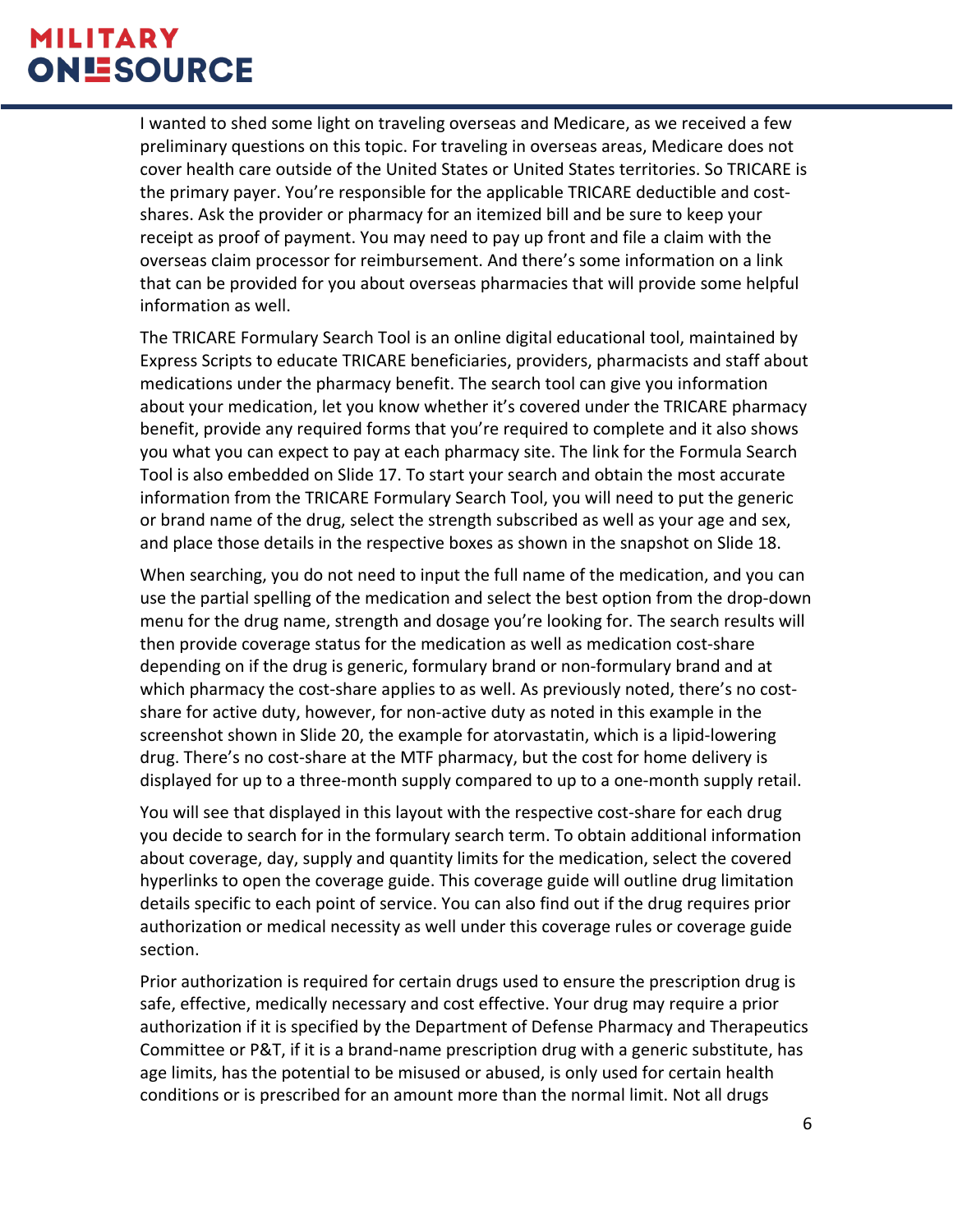require prior authorization, but if your drug does, you can select the coverage rule in the formulary search tool hyperlink to download and print the form for your drug. The prior authorization form should be provided to your provider who can complete and send it back to Express Scripts.

If you are taking a non-formulary drugs, you can get it at a retail network pharmacy or home delivery for the lower formulary cost-share, if you and/or your provider can establish medical necessity. Your provider will need to complete the medical necessity form and answer a series of questions to document the non-formulary drug meets certain criteria. In the search tool, the non-formulary drugs will have the coverage rules apply hyperlink that you can click on to download and print the form to share with your provider to complete and send back to Express Scripts.

When a state of emergency is issued, TRICARE may authorize early prescription refills, blanket waivers for referrals or other emergency benefits. When authorized, any emergency benefits are announced in the disaster alert along with effective dates. If your medication was lost or damaged due to the emergency for instance, you can refill the prescription before your current supply is exhausted. You are still required to apply all applicable copayments and cost-share.

If your current supply is exhausted or you need to obtain a new supply because your medication was lost or damaged, simply go to any TRICARE retail pharmacy. If possible, visit the pharmacy where the prescription was filled. If you have refills, the pharmacy can assist you with getting the supply. As noted, applicable copayments and cost-shares still applied. If you no longer have refills remaining, the pharmacist may contact your provider to obtain a new prescription. If a state of emergency is declared, you may still receive your medication via home delivery, shipped to an alternate address, or you may get the medication filled at a retail network pharmacy.

To obtain up-to-date critical information on current disaster alerts as well as to sign up for alerts, please visit the links provided in the presentation. It's approaching that time of year again, and it is important that you get in front of the flu season this year. There are different options to getting vaccinated with the flu vaccine. These options include the military immunization clinic. It is important to note that active-duty service members do have priority. In the event the military immunization clinic is closed, you can visit a TRICARE retail network pharmacy where you can get covered vaccines at no cost. Be sure to contact the pharmacy prior to going to ensure availability of the vaccine. The other option is a TRICARE authorized provider where you can get covered vaccines at no cost. But you may have to pay copayments or cost-shares for the office visit or for other services received during the same visit. The Department of Defense in collaboration with the Department of Health and Human Services has launched a program to provide COVID-19 vaccines to service members, retirees and their families. Eligible TRICARE beneficiaries can get a COVID vaccine from a military hospital, clinic and the Department of Defense vaccination site.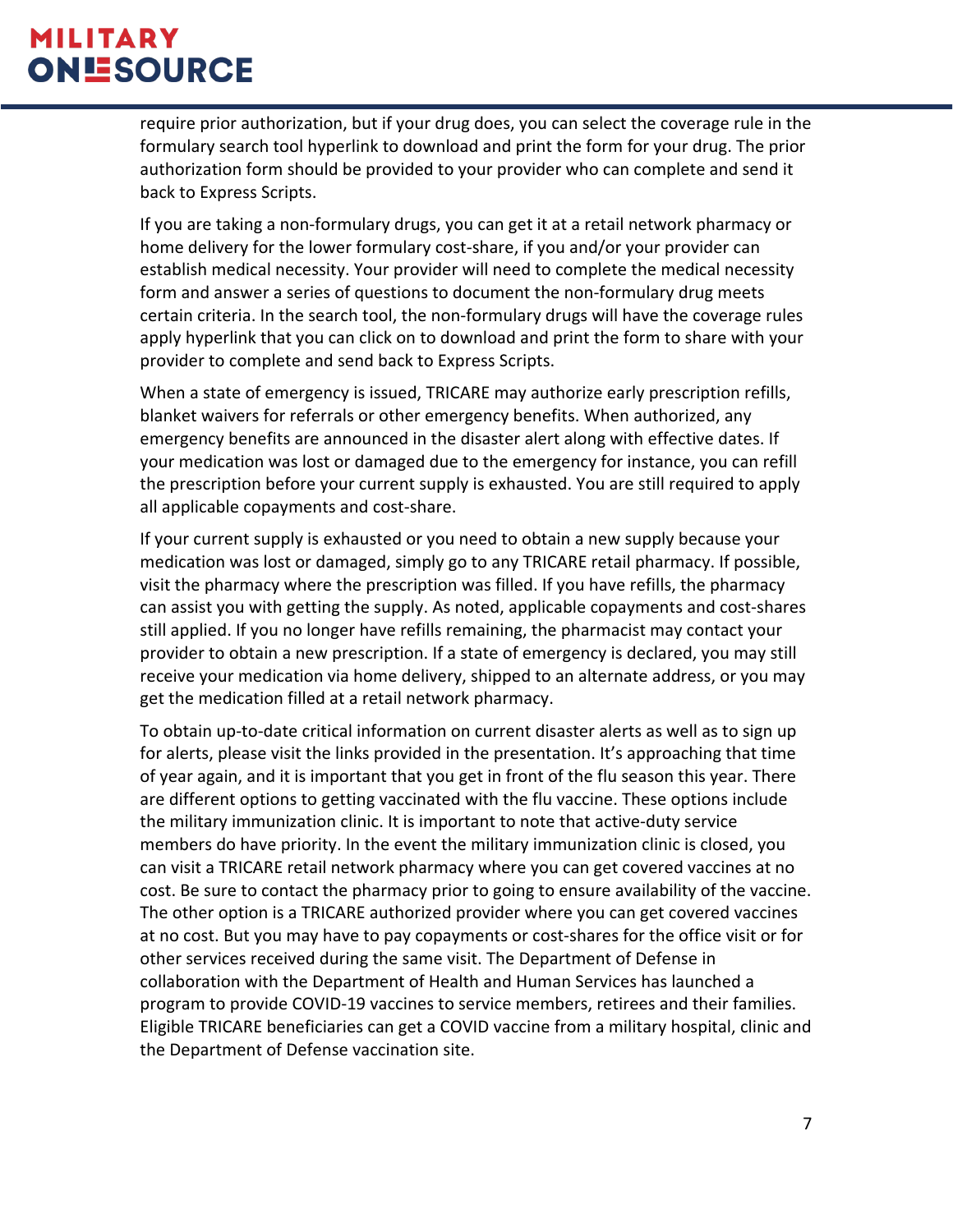Visit the TRICARE DOD COVID vaccine appointments page to see which tools each DOD vaccination site is using and use these to schedule your appointment. You and your family are also able to receive a vaccine at a retail pharmacy certified to administer the COVID-19 vaccine. At this time, TRICARE beneficiaries can receive the vaccine at retail pharmacies in the TRICARE network and retail pharmacies out of the network at no cost. Please note at non-network pharmacies, while the vaccine is at no cost, non-network pharmacy coverage rules still apply for medication, so if you get anything other than the COVID vaccine, you are responsible for that cost. Additionally, you can ask a civilian provider about getting the vaccine at their clinic. If you choose to see your provider, there may be a cost for an office visit or if you require any follow-on care.

Here are some important pharmacy resources that you may need to keep for your reference that you can download, that may be essential: the TRICARE Pharmacy Program Handbook, the TRICARE Pharmacy Program overview and the TRICARE Costs and Fee sheet.

Before we close, I wanted to share the Express Scripts mobile app can also help you in managing your medication. You're able to see pharmacy options at a glance, easily refill medications with home delivery, track your order and so much more using the mobile app. Just search for Express Script in your app store to find an Express Scripts mobile app.

This slide provides you with some important pharmacy contact information that you may need to reference for the future. The TRICARE Pharmacy Program website, Express Scripts customer representative number, the TRICARE Formulary Search tool, and some additional contact information that was referenced in the slide or about the TRICARE Pharmacy Overseas, their contact information for the various different overseas sites as well. Right, any additional questions? This concludes my presentation, so we will open up the floor now for questions. Thank you.

**- [Moderator]** First question, I previously sent in a question about obtaining enough prescription medication to last 120 days-plus of international travel. How would we go about getting enough ahead of time?

**- [Courtney]** So, this is Courtney from Express Scripts. Depending on your situation, there are a couple of different options. I do have that contact information and I would like to get back to you on what the best option is for you.

**- [Moderator]** Since I have Medicare, VA and TRICARE for Life, how do these integrate to give me the lowest prices for prescription?

**- [Francine]** This is Francine from customer service. A couple of things to keep in mind is that when you become TRICARE for Life, your TRICARE pharmacy benefits continue as is, and if you have basic Medicare, you really don't have a prescription drug benefit with them. However, if you purchase a Medicare Advantage Plan, you would then have prescription coverage. The VA is separate. VA doesn't cross over to TRICARE. TRICARE doesn't cross over to the VA. The way it would work is you can get whichever drugs you would want from the VA for Medicare Advantage Plan and TRICARE. The Medicare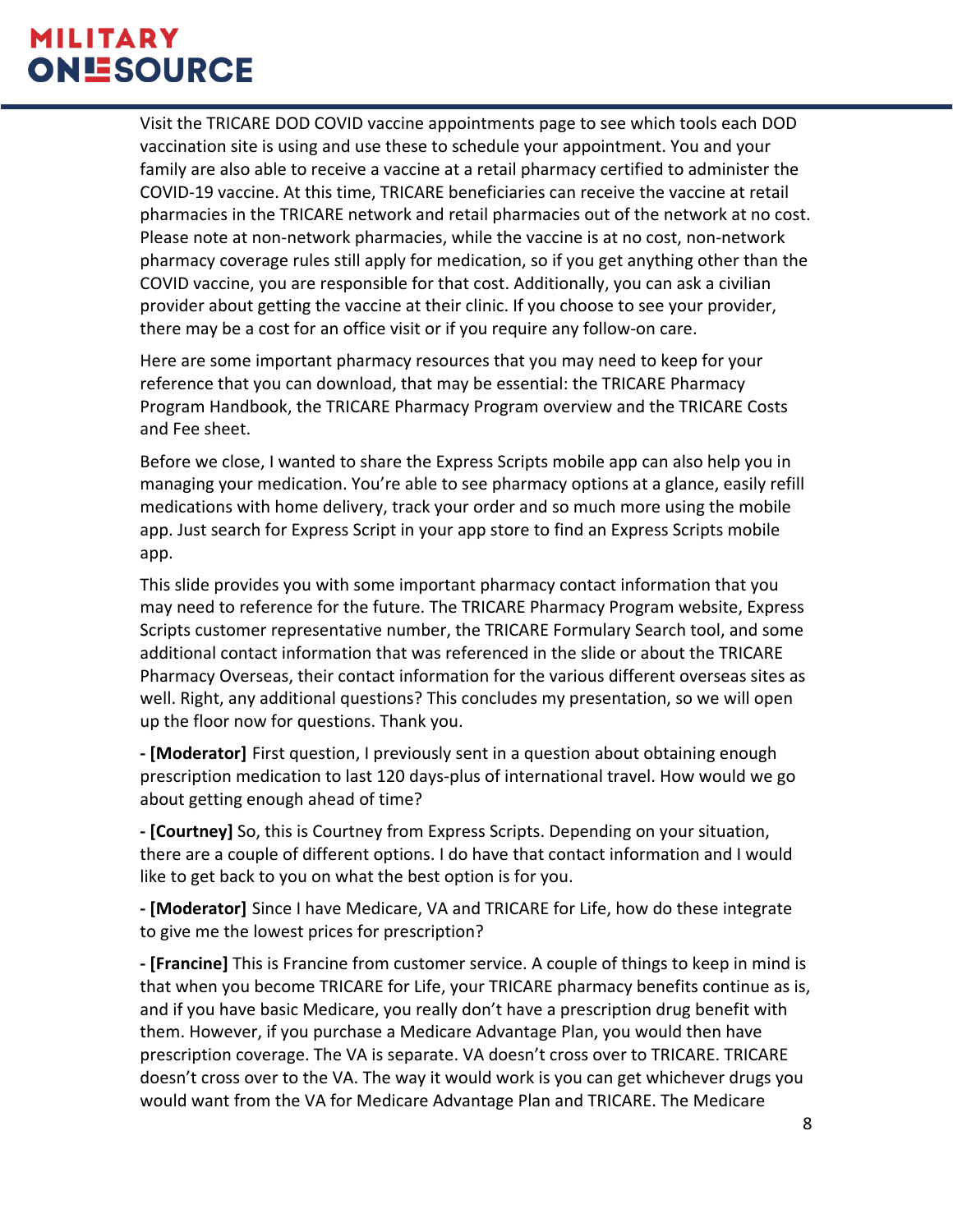Advantage Plan would be the first payer and TRICARE the second payer. At least that's my understanding.

**- [Moderator]** And the next question is, can you use the benefit at the VA?

**- [Francine]** No, TRICARE doesn't cover obtaining prescription medications from the VA. Those are two separately funded federal programs.

**- [Moderator]** I'm enrolled in Medicare Part C through my HMO. I also have FEHB. Can I use the TRICARE pharmacy? And if so, how do I interface all of this?

**- [Francine]** It's a similar sort of question to the one that we had before. It'll be a coordination between your FEHB program, your Medicare Advantage Program, and if there any cost left at the end, then TRICARE would be the final payer on those. So, you have to really follow up with FEHBP and your Medicare Advantage Plan. Because typically Medicare is before other health insurance once you no longer work. So, if you're a retiree, it's one thing. However, you're still an active employee with FEHBP it would be primary to Medicare. So, you really need to find out how those two programs coordinate and confirm what your prescription benefits are.

**- [Moderator]** When the prescription isn't available from Express Scripts, but it is available from a local pharmacy. Why are we charged the higher price?

**- [Commander Robertson]** The cost-shares are congressionally mandated by law and the cost-shares that's provided for home delivery as well as retail is congressionally mandated.

**- [Moderator]** Can medication that requires refrigeration be shipped to a home?

**- [Francine]** When there is a prescription that does require refrigeration, ESI normally, and they probably would like to chime in on this as well, puts it in a container that does keep it, I'm going to say cold for lack of a better term, when it is shipped to you. Yes, do you want to add anything more to that.

**- [Courtney]** Yeah, I'll just add a little bit more. Yes, so we're able to ship most prescriptions that are temperature sensitive in regulated boxes and materials. We take into consideration the shipping from pharmacy to the delivery, the time that it would take and maintain that appropriate temperature for the safety of your medication. So not knowing exactly what medication, I would say, yes, we are able to do so. In the event that we cannot, we would let you know, but we do ship temperature-sensitive medication on a regular basis.

**- [Moderator]** Are there fees involved with home delivery, or is the MTF the only 90-day no-cost option?

**- [Commander Robertson]** For active-duty service members, there's no cost for all MTF retail as well as home delivery for formulary generic and brand formulary drugs. According to Congress at the MTF for all others, it is currently a zero copay at this moment and again, copays are congressionally mandated.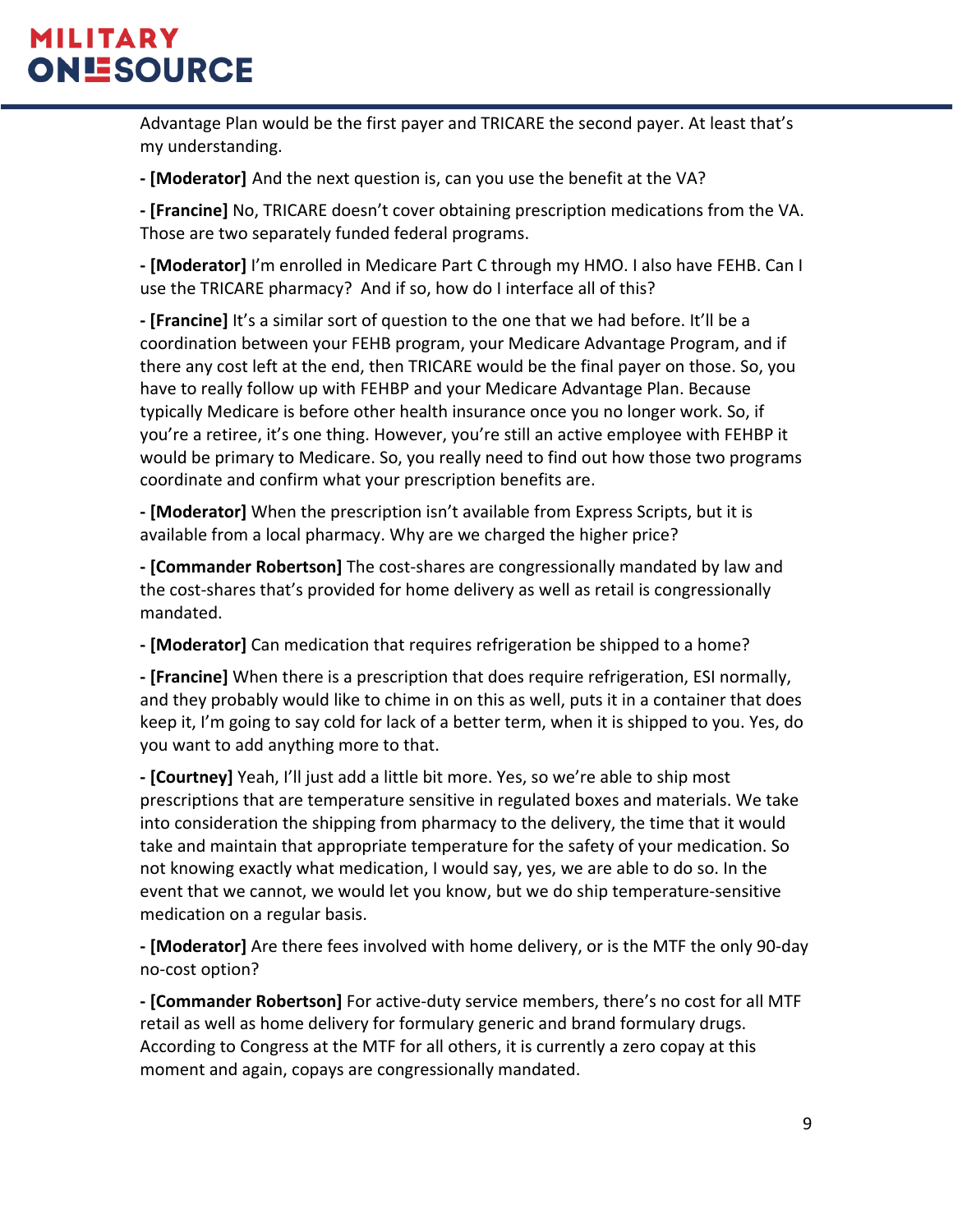**- [Moderator]** Can I get a 90-day supply through a retail network pharmacy, rather than a 30-day supply?

**- [Commander Robertson]** For medications at a retail pharmacy, you can get up to a 90 day supply. However, it will require three copays, so you can get up to three copays for a 30-day supply each to get you up to a 90-day supply. Please note however, there are certain maintenance medications such as (inaudible) for high blood pressure or cholesterol for instance, that requires you to fill up to two fills at the retail pharmacy before you have to switch your medication to home delivery, or at the military treatment facility.

**- [Moderator]** What should you do when an incorrect prescription is received by mail?

**- [Courtney]** I would say, the first point is to call Express Scripts call center, and that information is shared in multiple locations. And then I would say, if you need to speak to a pharmacist, you have the opportunity there, but they would walk you through what potential errors there would be and any resolution to copay or how to return that medication.

**- [Moderator]** Is Express Scripts available if we have additional medical insurance?

**- [Courtney]** Yes, and I'm assuming the question is for home delivery. So Express Scripts home delivery, if your other health insurance is also serviced by Express Scripts home delivery, we can coordinate your benefits with TRICARE which would be no additional cost to you and you would receive that coordinated benefit cost-share as you would at retail. If your other health insurance is not serviced by Express Scripts, you would have to pay your other health insurance copay and then submit for manual reimbursement to TRICARE.

**- [Moderator]** I have other health insurance or OHI that is primary. We will not coordinate benefits for pharmacy benefits. What is the process for requesting secondary benefits from TRICARE for the unpaid portion after OHI paid?

- [**Francine]** Basically, you have to file a claim with Express Scripts and if you go to [www.tricare.mil,](http://www.tricare.mil/) and search on the word Claims, it'll give you information on how to file a pharmacy claim.

**- [Moderator]** Can I get reimbursed for compound drugs prescribed by my doctor and if so, where do I send claims?

**- [Francine]** Again, I want to indicate there are certain pharmacies that do prepare compound medications under the TRICARE benefit. If you're participating in one that doesn't, you will have to file a claim with TRICARE and there is certain information, about this question and the previous one, there are certain documentation that you have to attach to that claim, to include the receipt, as well as anything else that if you did have OHI, if they would have paid anything. But you need the letterhead receipt from the pharmacy itself.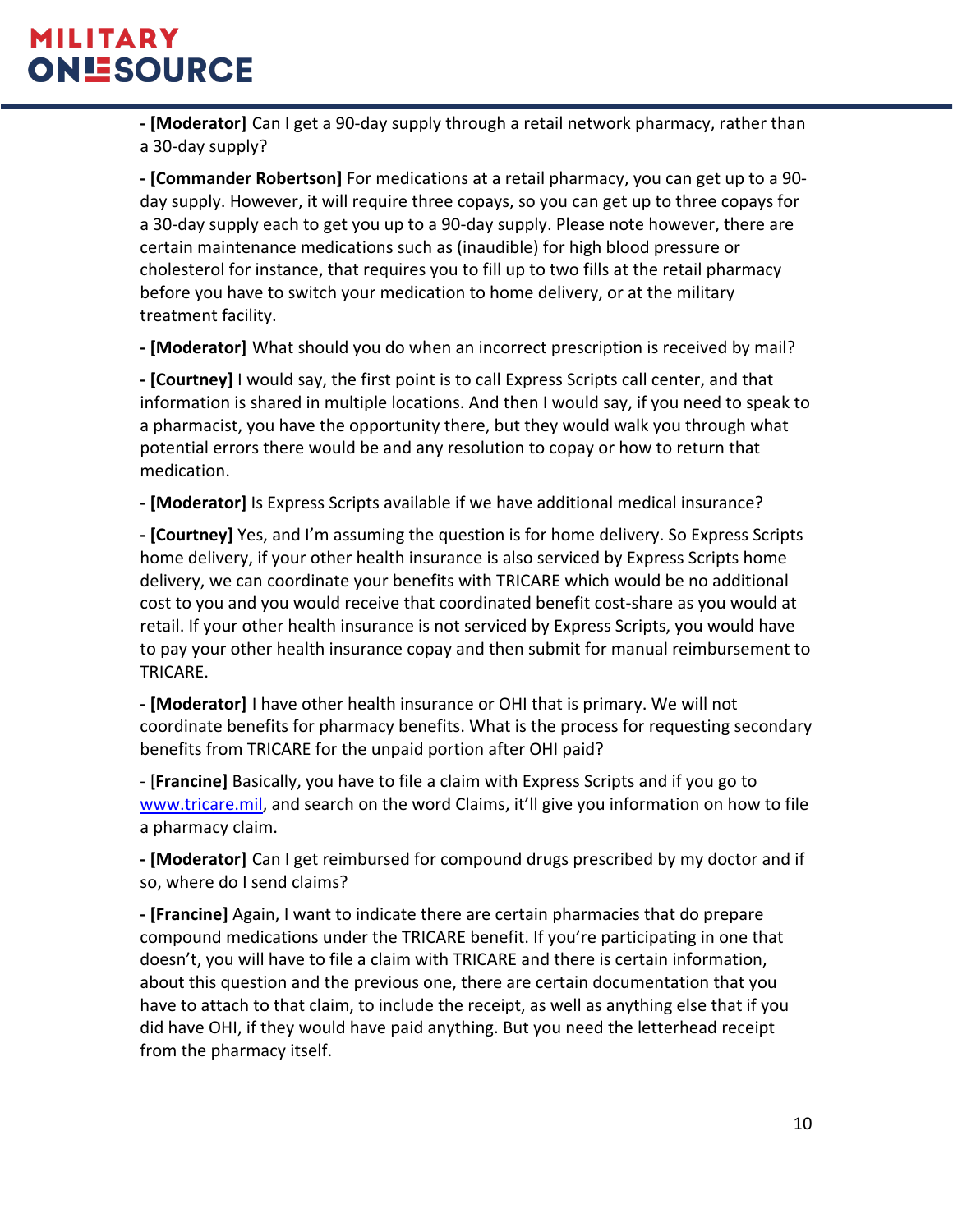**- [Moderator]** If I go on vacation and my prescriptions are not ready for refill, but I will not be home to receive the refill, do you get vacation fills or I can get my refill earlier?

**- [Courtney]** I would recommend you contact Express Scripts customer service. There is a one-time vacation override that you may be able to use. So I would recommend going on that path.

**- [Moderator]** Thank you. How is it determined if whether one gets a generic or brandname drug?

**- [Commander Robertson]** When the prescription is written for brand-name drug and the generic is available, the generic is filled unless your doctor specifically writes "dispense as written," or DAW on the drug. And then it can be, once they release medical necessity, it can be filled for the brand drug. But there is that medical necessity form that was outlined and discussed, that if a brand is medically necessary that you can fill out the medical necessity form.

**- [Moderator]** How safe is getting medications through the mail? And how do I make sure it hasn't been tampered with?

**- [Courtney]** Yeah, I mean our packing material, it doesn't have anything that says drugs on it or really Express Scripts on it. It's on a tamper-resistant envelope so you would see some sort of tear for this type of packaging. If it's in the case that it has to be shipping cold, it's a box and a Styrofoam container, so I think that you would be able to see some tampered holes or something like that to indicate any type of potential damage.

**- [Moderator]** Thank you. How do you change from Express Scripts to a local pharmacy that accepts TRICARE?

**- [Commander Robertson]**If the medication is a medication that is not one of the medications on the, where you have to get two fills at retail and then you have to switch to home delivery or military pharmacy, then you can either get a new prescription for the medication or you can Express Scripts.

**- [Moderator]** Can you clarify on any transfer process that you have if someone wants to transfer to retail, bearing that their prescription is not one of those medications that has to be filled at mail order.

**- [Commander Robertson]** Yeah, so the retail pharmacy that you are choosing to have your prescriptions filled at can call Express Scripts and speak to a pharmacist and do that transfer of any remaining refills.

**- [Moderator]** I use Express Scripts from my employer but I'm retiring, how do I transfer this to TRICARE which I'm eligible for?

**- [Commander Robertson]** If you are retiring at age 65 and older and you are going to also have Medicare and you have Medicare Parts A and B, you automatically receive coverage from TRICARE for Life. Medicare is your primary payer and then TRICARE pays second to Medicare or last if you have other health insurance. So for TRICARE benefits, it will include to cover a Medicare co-insurance and deductible for services covered by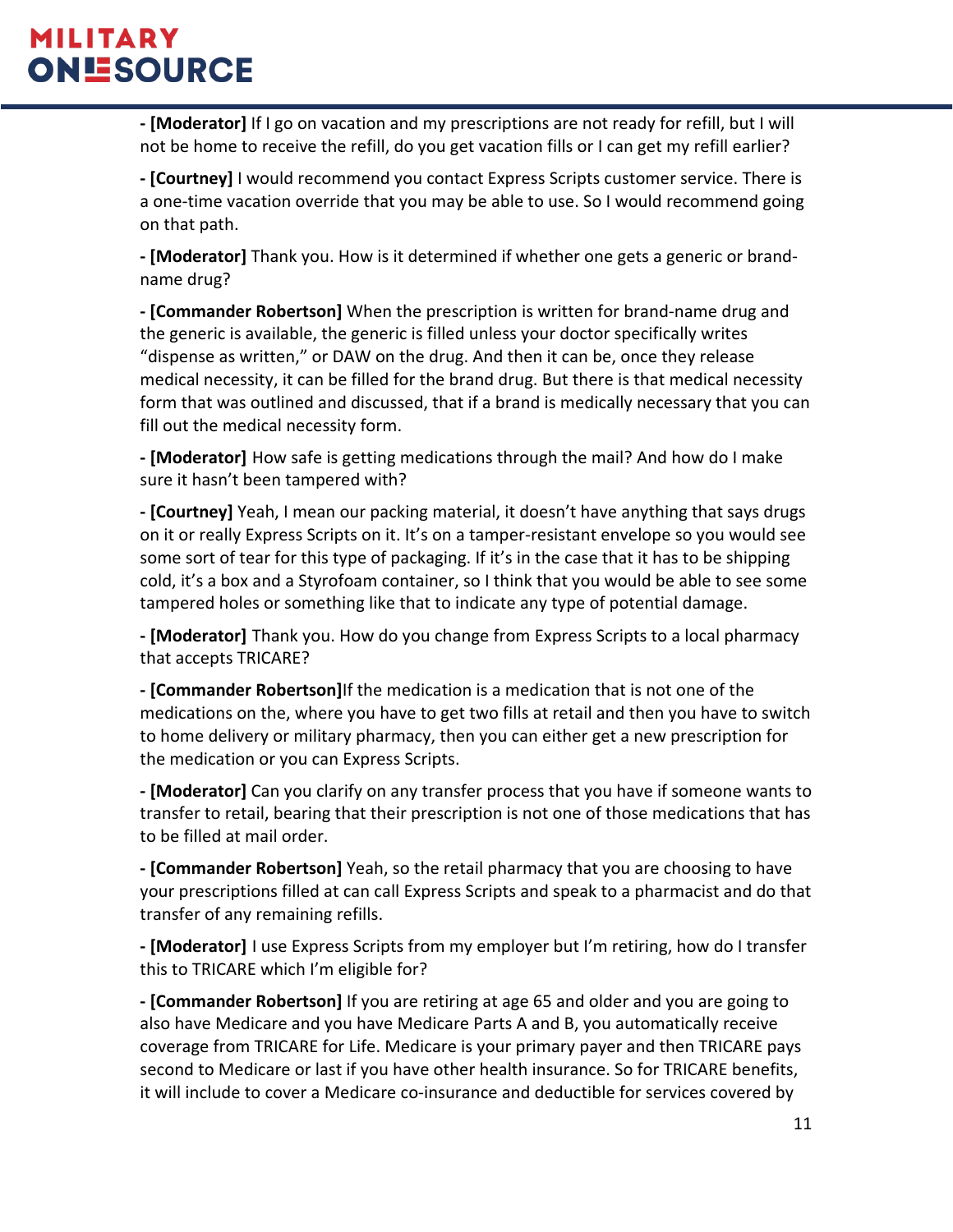Medicare and TRICARE. So this again is for when you reach the age of 65, you do become eligible for TRICARE for Life and are no longer able to enroll in other TRICARE plans.

**- [Moderator]** What do you do if you need a controlled substance such as Adderall? Can you get it mailed via Express Scripts?

**- [Courtney]** Yes, we do deliver controlled medications. There would be some restrictions on as far as they supply, I recommend utilizing the formulary research tool. To know what those restrictions would be at home delivery.

**- [Moderator]** Okay. I'm retired and currently living overseas, is it possible to get a prescription mailed overseas? I cannot get it locally. Thank you.

**- [Commander Robertson]** So if you're overseas or traveling overseas, TRICARE home delivery does mail to any U.S. or U.S. territories. However, if you are overseas, you can also see if there is a military treatment facility that you can get your prescription. If not, then you can go to an overseas pharmacy as noted. They are considered non-network and ask the provider or the pharmacist for an itemized bill and be sure to keep your receipt as proof of payment. You may need to pay up front and file a claim with the overseas claims processor for reimbursement.

**- [Moderator]** I had an adverse reaction to a medication that was on the formulary but my doctor gave me a sample that was not on the formulary. Can I get an exception?

**- [Commander Robertson]** Depending on the drug, we would have to — and we may need to get the beneficiary information and follow up, but depending on the drug and if it's not on the formulary, we would have to, basically this is a case-by-case information and we would need additional information to see your specific case so we can follow up following this webinar.

**- [Moderator]** Thank you. If I need a prescription filled immediately, how do I go about getting it processed so I can pick it up at a military facility?

**- [Commander Robertson]** Each military treatment facility has their own rules and their own processes. You may need to contact the military pharmacy that you represent or the one that's near you to find out what their processes are for getting prescriptions filled and their turnaround times and what their processes are for doing so.

**- [Moderator]** When the provider asks for your preferred pharmacy, can we list Express Scripts instead of a local retailer? How is this done?

**- [Commander Robertson]** Yes, Express Scripts home delivery can be listed as your preferred pharmacy. Express Scripts, do you have information on if anything additional is needed for them when they list you as their preferred pharmacy if the provider asks?

- [**Courtney]** I don't have any additional detail, thank you.

**- [Moderator]** Does Express Scripts use temperature strips in refrigerated items to signal if the temperature goes out of range?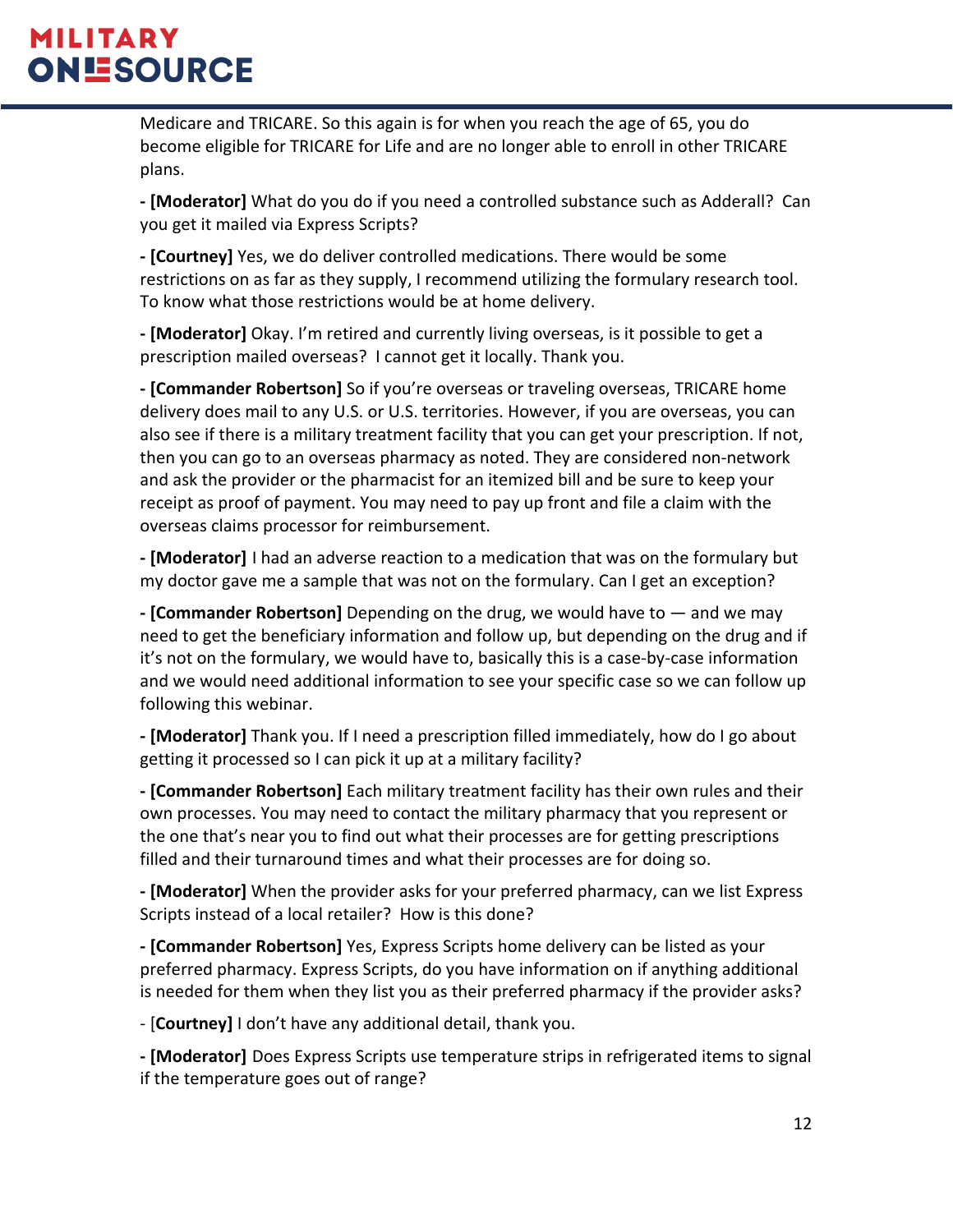- [**Courtney]** I have to get back to you on that one, I'm not sure.

**- [Moderator]** Thank you. If your prescription is at one MTF, can you refill at another MTF say you're on vacation?

**- [Commander Robertson]** Yes, again, they are different. Each MTF has different processes and procedures. However, they should have the ability to transfer your prescription to the other MTF, so please contact the MTF you would like to go to, to find out their specific process and procedure.

**- [Lt. Col. Melissa Yates]** This is Lt. Col. Melissa Yates. I'd just like to add on that as our MTFs are transitioning to what's called MHS GENESIS, it is more of an encompassing network where many of the MTFs are separate. This will put them all in the same network limiting that actual pharmacist-to-pharmacist transfer that sometimes needs to occur. So, we are moving forward and it will be a few years but all MTFs will be on this MHS GENESIS and we're going to be able to share that prescription information.

**- [Moderator]** Thank you. Is CVS part of the network?

**- [Courtney]** CVS is currently not a network pharmacy. The exception is the COVID vaccine. You can receive the COVID vaccine at a CVS Pharmacy.

**- [Moderator]** What is the general turnaround time to get reimbursed for filing a claim when paying upfront?

**- [Francine]** If you go to tricare.mil/and insert the word "claims," or search on the word "claims," there is a separate tab even if you look at the navigation bar across the top. That does provide the form that you would need. The information required on the form is on the form itself and as well as the mailing address, thank you.

**- [Moderator]** Thank you, Francine. When using the mailing service, do you have to meet an annual deductible?

**- [Commander Robertson]** : It depends on what plan you're in. There are some that do require a deductible, like Group A or B requires the deductible that you do need to meet. So, it depends.

**- [Moderator]** Thank you. Do other vaccines, like the shingles vaccine get covered by TRICARE?

**- [Francine]** TRICARE does follow certain requirements from, like the Department of Health and Human Services. There's a Preventive Services Task Force. So, we follow all those requirements and if those indicate the age and the frequency, etc., we follow those recommendations. Yes, we do cover Shingrix, but there are certain age depending upon the version of it that you get. If you go to tricare.mil and look for "covered benefits" and put in "immunizations" or "vaccines," you will be able to see it. As far as getting them in the pharmacy, there are certain pharmacies that participate in vaccine administration and you can find information on the ESI directory in regards to which pharmacy would do that.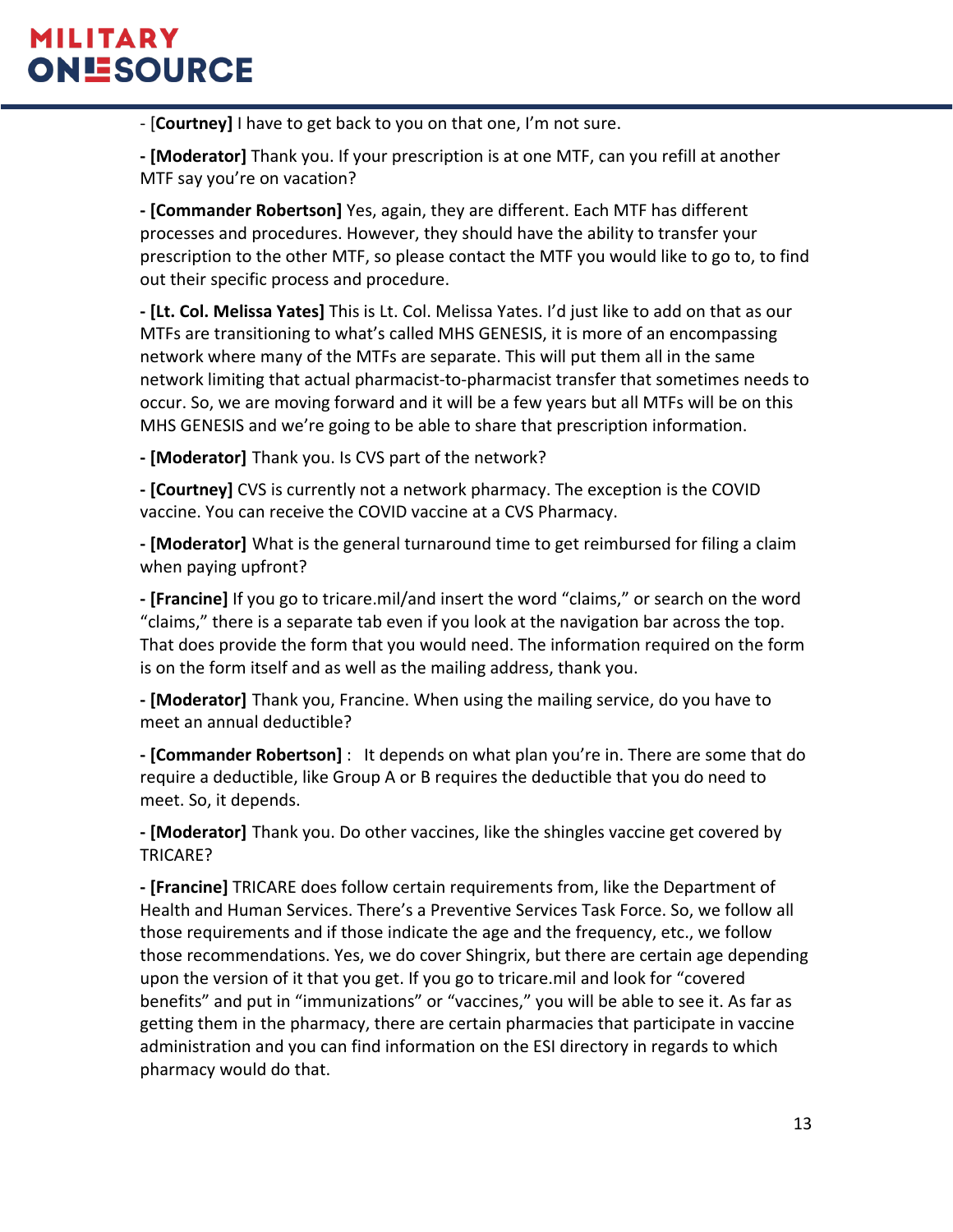**- [Moderator]** Thank you. What are the non-formulary drugs?

**- [Commander Robertson]**A non-formulary drug is usually brand-name drugs that are, according to after review from the P&T committee, they are drugs that are nonpreferred under the pharmacy benefits. So, they usually have a higher copay or costshare and these drugs, once you go into the formula research, you'll see that they usually have a higher cost-share. So, they're just the non-preferred drugs after P&T has reviewed, that it's either there's other formulary alternatives or generic alternatives that can provide the same benefit that's in the same class or category of drugs.

**- [Moderator]** My military PCM is one-and-a-half hours away but there is no MTF in my local area. There is an MTF in my local area that's no longer accepting retirees. Is there a way I can pick up my refills instead of driving the one-and-a-half hours?

**- [Francine]** You really shouldn't be assigned to a primary care manager at a military treatment facility if you reside more than 50 miles or one-hour drive time from that. So, I'm not exactly sure how you got assigned to the current military primary care manager that you currently have. In most instances, unless you waive the drive-time standard and that has been approved, but in most instances, if you're that far away, typically, we would anticipate you would be using the retail or mail order pharmacy benefit, not accessing at least from that MTF and I would assume, and again this is something maybe Commander Robertson can address, the MTF that's closer to you, it's almost like somebody there, or should be prescribing them because they're the ones that would have to have the stock on-hand for when you require refill.

So, I'm not sure why PCM is so far away, but you want to get refills at a closer facility. And I understand, because they don't take retirees anymore, but that really is your closest access to care for pharmacy services. And I understand that as a result, you really are going to have to pay the copays and cost-shares that go along with the retail and/or mail-order benefit. But I'm not sure how that coordination could work between the two MTFs, Commander Robertson?

**- [Commander Robertson]** Yeah, again, if it's that far away as Francine just mentioned, the options, also we have 56,000 retail pharmacies in the network as well, or the option is to use the TRICARE pharmacy home delivery as well.

**- [Moderator]** OK. Prescription filled at an MTF, is there some way a non-military family member can get on base to pick it up?

**- [Commander Robertson]**You would need to contact that specific military base to find out what their processes are for allowing the family member to get on base.

**- [Moderator]** If my other health insurance does not cover prescription, or covers at a high-cost-share, can we use TRICARE only instead?

**- [Francine]** You cannot, You can't bypass your OHI pharmacy benefit to use TRICARE. Right, that's how I heard the question. It's my interpretation.

- [**Commander Robertson]** Yes, I interpreted the same way.